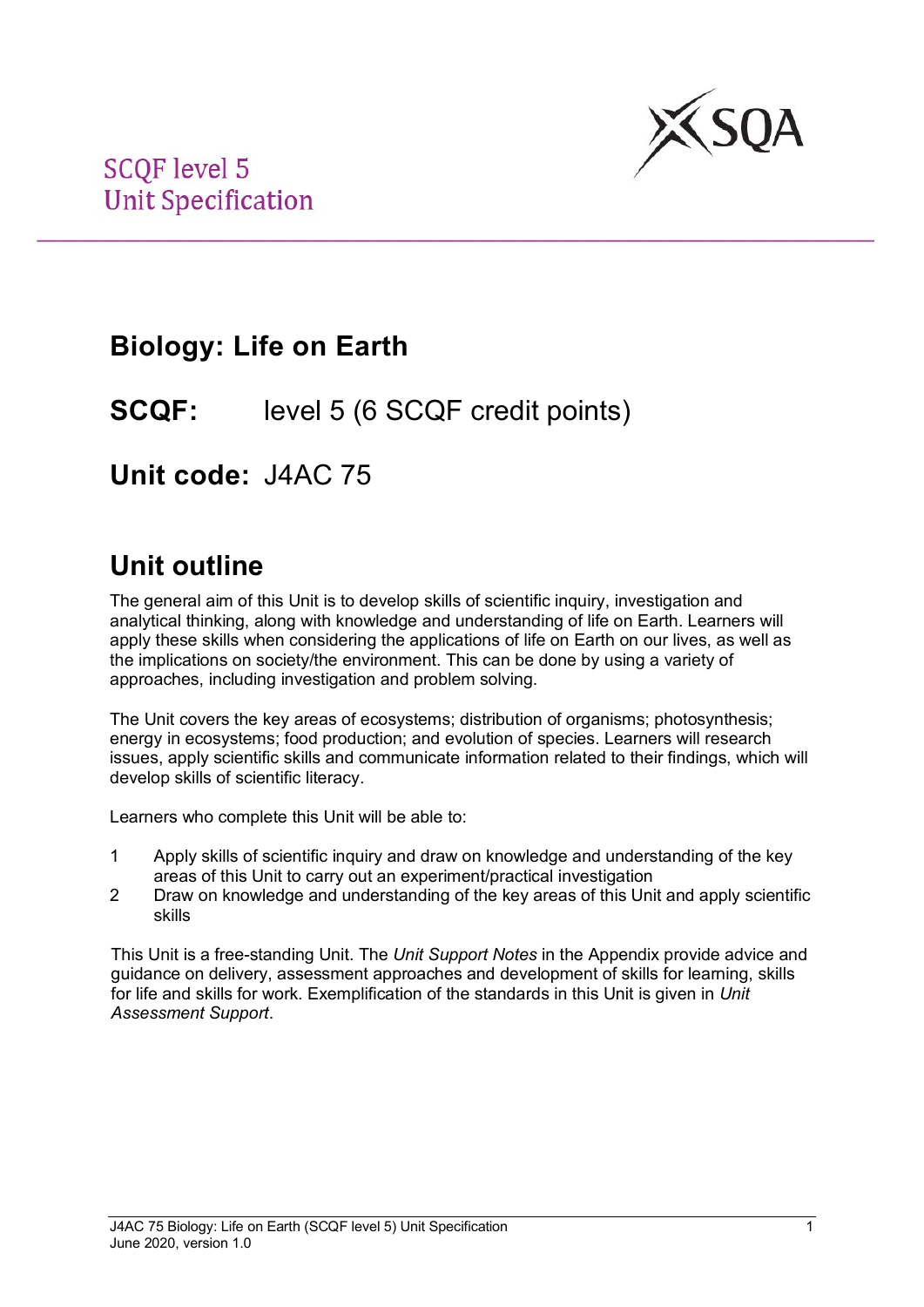### **Recommended entry**

Entry to this Unit is at the discretion of the centre. However, learners would normally be expected to have attained the skills, knowledge and understanding required by one or more of the following or equivalent qualifications and/or experience:

♦ National 4 Biology Course or relevant component Units

### **Equality and inclusion**

This Unit Specification has been designed to ensure that there are no unnecessary barriers to learning or assessment. The individual needs of learners should be taken into account when planning learning experiences, selecting assessment methods or considering alternative evidence. For further information, please refer to the Appendix: *Unit Support Notes.*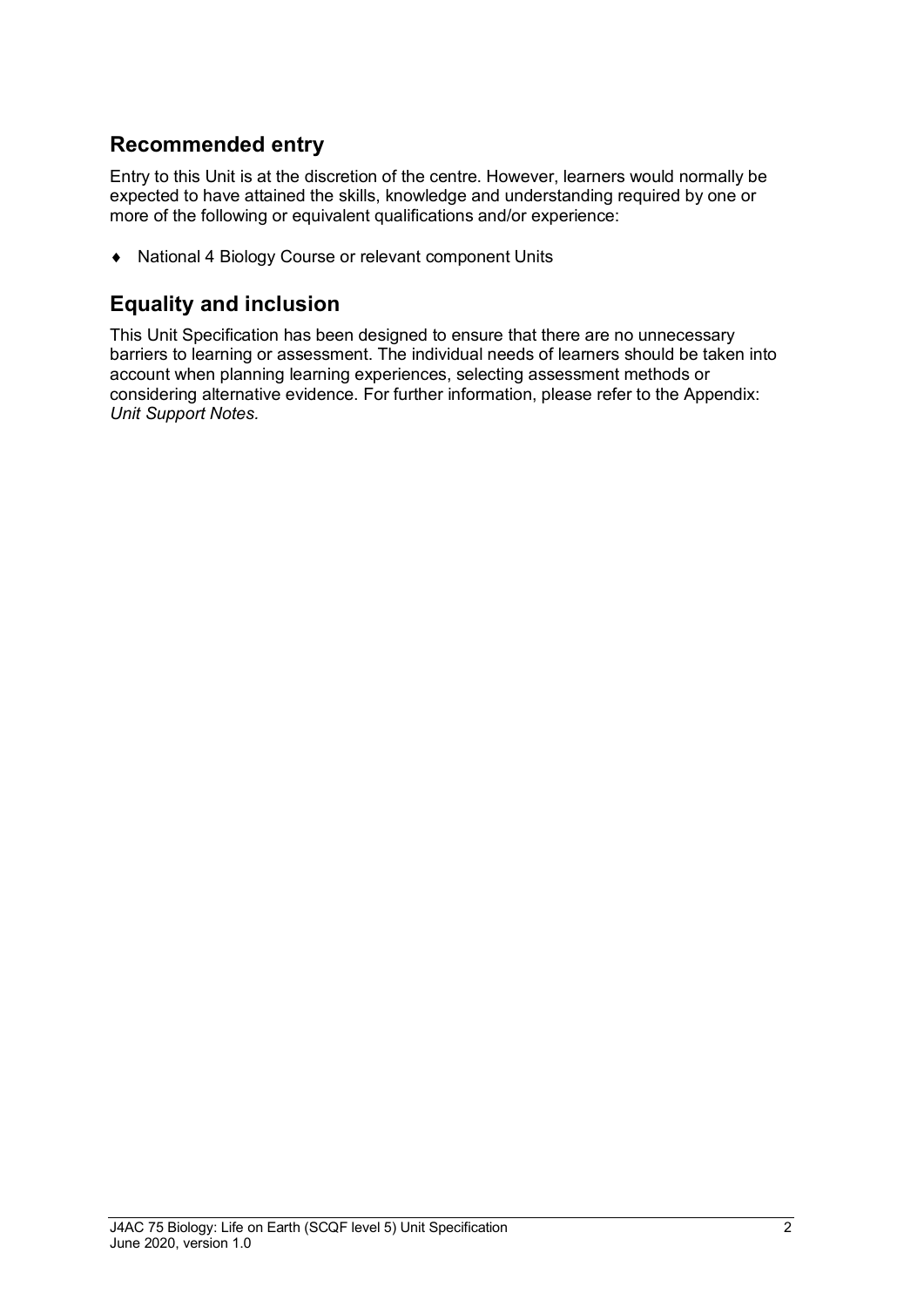# **Standards Outcomes and Assessment Standards**

### **Outcome 1**

The learner will:

- **1 Apply skills of scientific inquiry and draw on knowledge and understanding of the key areas of this Unit to carry out an experiment/practical investigation by:**
- 1.1 Planning an experiment/practical investigation<br>1.2 Following procedures safely
- Following procedures safely
- 1.3 Making and recording observations/measurements correctly
- 1.4 Presenting results in an appropriate format
- 1.5 Drawing valid conclusions
- 1.6 Evaluating experimental procedures

### **Outcome 2**

The learner will:

- **2 Draw on knowledge and understanding of the key areas of this Unit and apply scientific skills by:**
- 2.1 Making accurate statements
- 2.2 Solving problems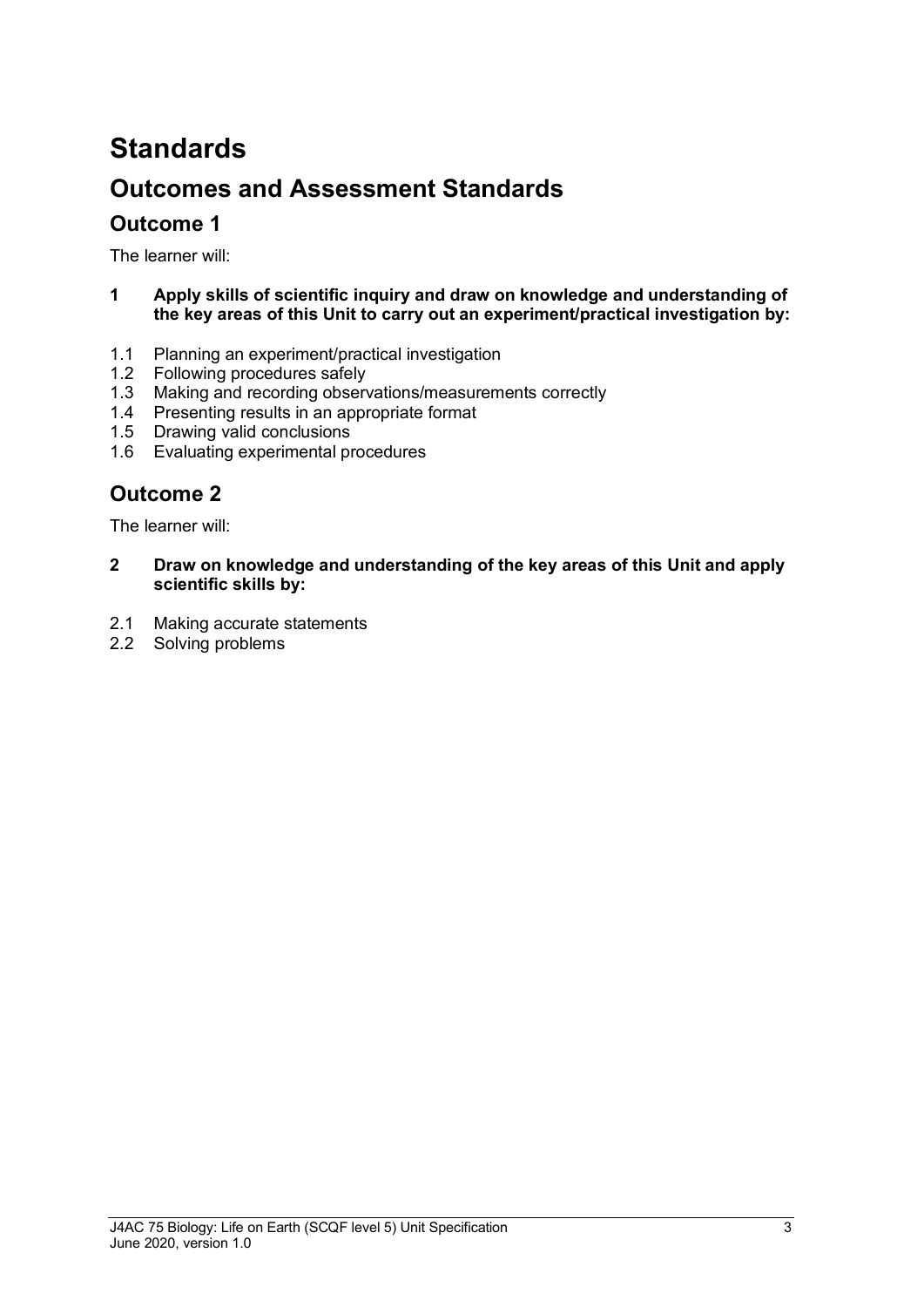### **Evidence Requirements for the Unit**

Assessors should use their professional judgement, subject knowledge and experience, and understanding of their learners, to determine the most appropriate ways to generate evidence and the conditions and contexts in which they are used.

The key areas covered in this Unit are ecosystems; distribution of organisms; photosynthesis; energy in ecosystems; food production; and evolution of species.

The following table describes the evidence for the Assessment Standards. Exemplification of assessment is provided in *Unit Assessment Support*.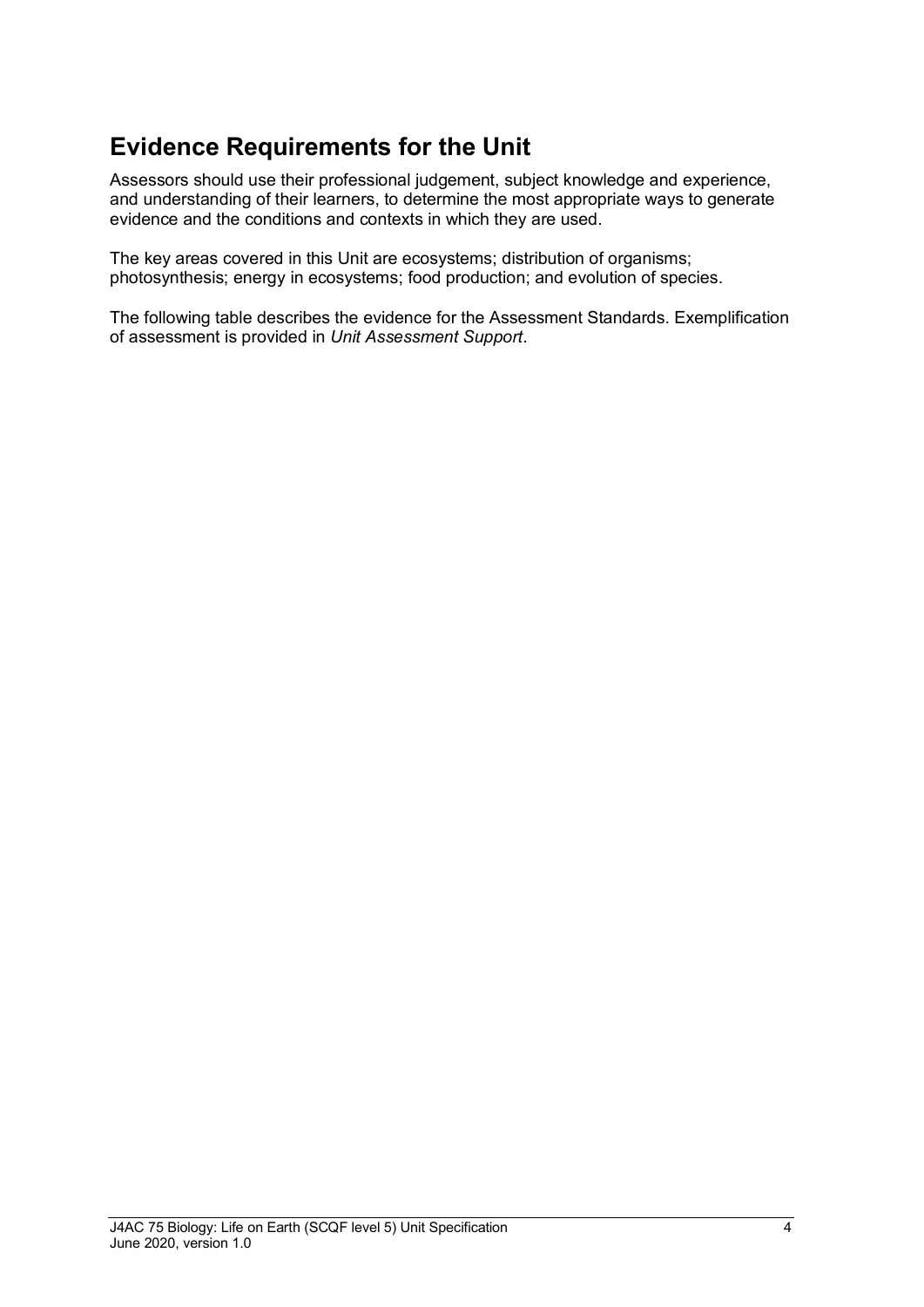| <b>Assessment Standard</b>                                     | <b>Evidence required</b>                                                                                                                                                                                                                                                                                                                                                               |  |  |
|----------------------------------------------------------------|----------------------------------------------------------------------------------------------------------------------------------------------------------------------------------------------------------------------------------------------------------------------------------------------------------------------------------------------------------------------------------------|--|--|
| Planning an experiment/practical<br>investigation              | The plan must include:<br>an aim<br>٠<br>a dependent and independent variable<br>key variables to be kept constant<br>measurements/observations to be made<br>the resources<br>the method, including safety considerations                                                                                                                                                             |  |  |
| Following procedures safely                                    | The learner must be seen to follow procedures safely.                                                                                                                                                                                                                                                                                                                                  |  |  |
| Making and recording<br>observations/measurements<br>correctly | The raw data must be collated in a relevant format, for<br>example a table.                                                                                                                                                                                                                                                                                                            |  |  |
| Presenting results in an<br>appropriate format                 | One format from: bar graph or line graph.                                                                                                                                                                                                                                                                                                                                              |  |  |
| Drawing a valid conclusion                                     | This must include reference to the aim and be<br>supported by the results.                                                                                                                                                                                                                                                                                                             |  |  |
| Evaluating experimental<br>procedures                          | Provide one evaluative statement about the procedures<br>used.<br>or<br>Suggest an improvement for the experiment.<br>Appropriate justification must also be provided,<br>whichever option is chosen.                                                                                                                                                                                  |  |  |
| Making accurate statements and<br>solving problems             | Achieve at least 50% of the total marks available in a<br>holistic assessment.<br>A holistic assessment must include:<br>an appropriate number of opportunities to make<br>accurate statements for each key area of the Unit<br>at least one opportunity to demonstrate each of the<br>following problem-solving skills:<br>- make generalisations/predictions<br>- select information |  |  |
|                                                                | process information, including calculations, as<br>appropriate<br>analyse information                                                                                                                                                                                                                                                                                                  |  |  |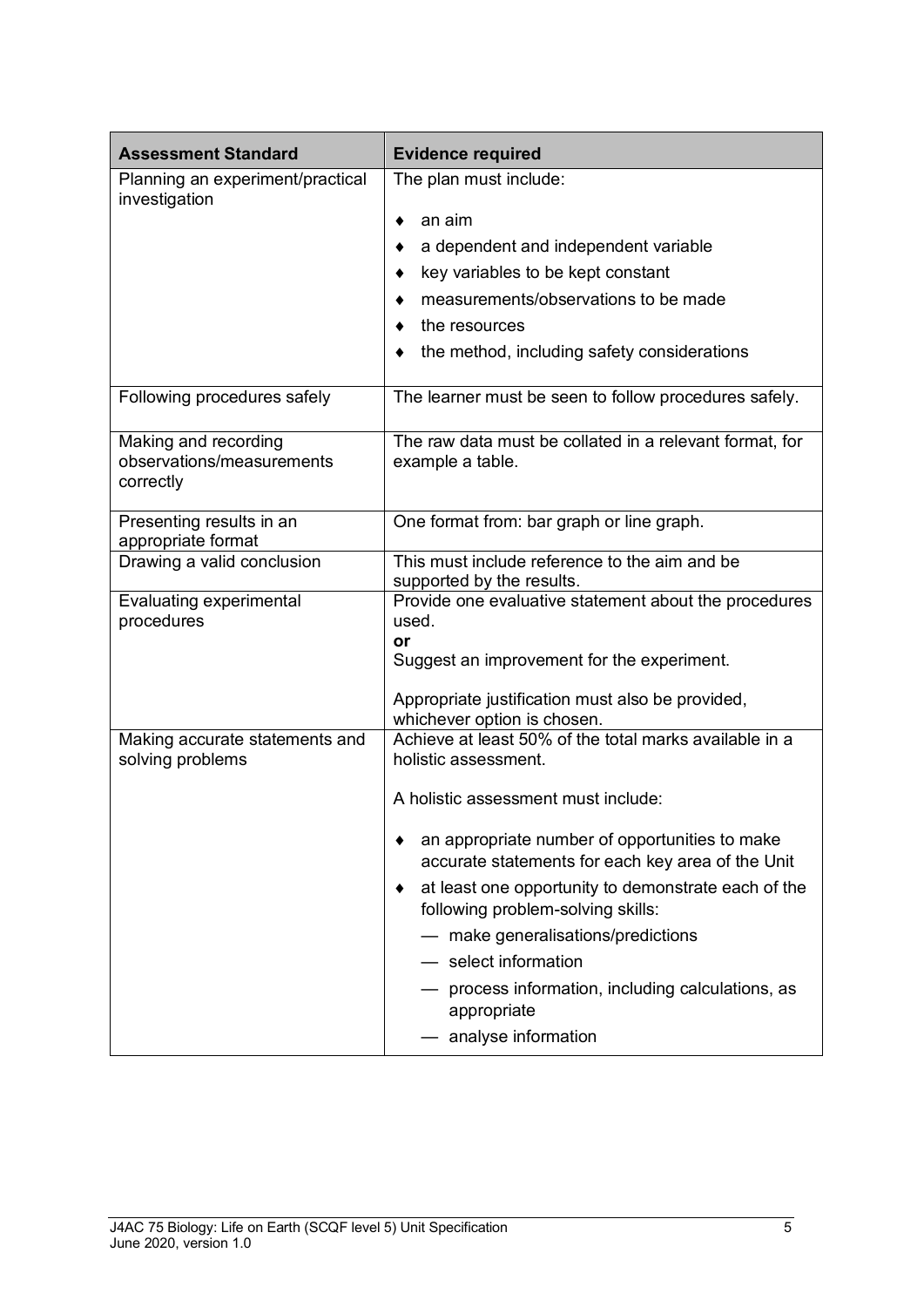### **Assessment Standard thresholds**

#### **Outcome 1**

Learners are not required to show full mastery of the Assessment Standards to achieve Outcome 1. Instead, five out of the six Assessment Standards for Outcome 1 must be met to achieve a pass. Learners must be given the opportunity to meet all Assessment Standards.

#### **Outcome 2**

Learners are assessed using a holistic assessment that assesses Assessment Standards 2.1 and 2.2. To gain a pass for Outcome 2, learners must achieve 50% or more of the total marks available in the assessment.

### **Transfer of evidence**

Evidence for the achievement of Outcome 1 for this Unit can be used as evidence for the achievement of Outcome 1 in the SCQF level 5 Units: Biology: Multicellular Organisms (J4AA 75) and Cell Biology (J4A9 75).

Evidence for the achievement of Outcome 2 for this Unit is **not** transferable between the SCQF level 5 Units: Biology: Multicellular Organisms (J4AA 75) and Cell Biology (J4A9 75).

### **Re-assessment**

SQA's guidance on re-assessment is that there should only be one or, in exceptional circumstances, two re-assessment opportunities. Re-assessment must be carried out under the same conditions as the original assessment.

#### **Outcome 1**

Learners can re-draft their original Outcome 1 report or carry out a new experiment/practical investigation.

#### **Outcome 2**

Learners must have a full re-assessment opportunity, ie a holistic assessment. To achieve Outcome 2, learners must achieve 50% of the total marks available in the re-assessment.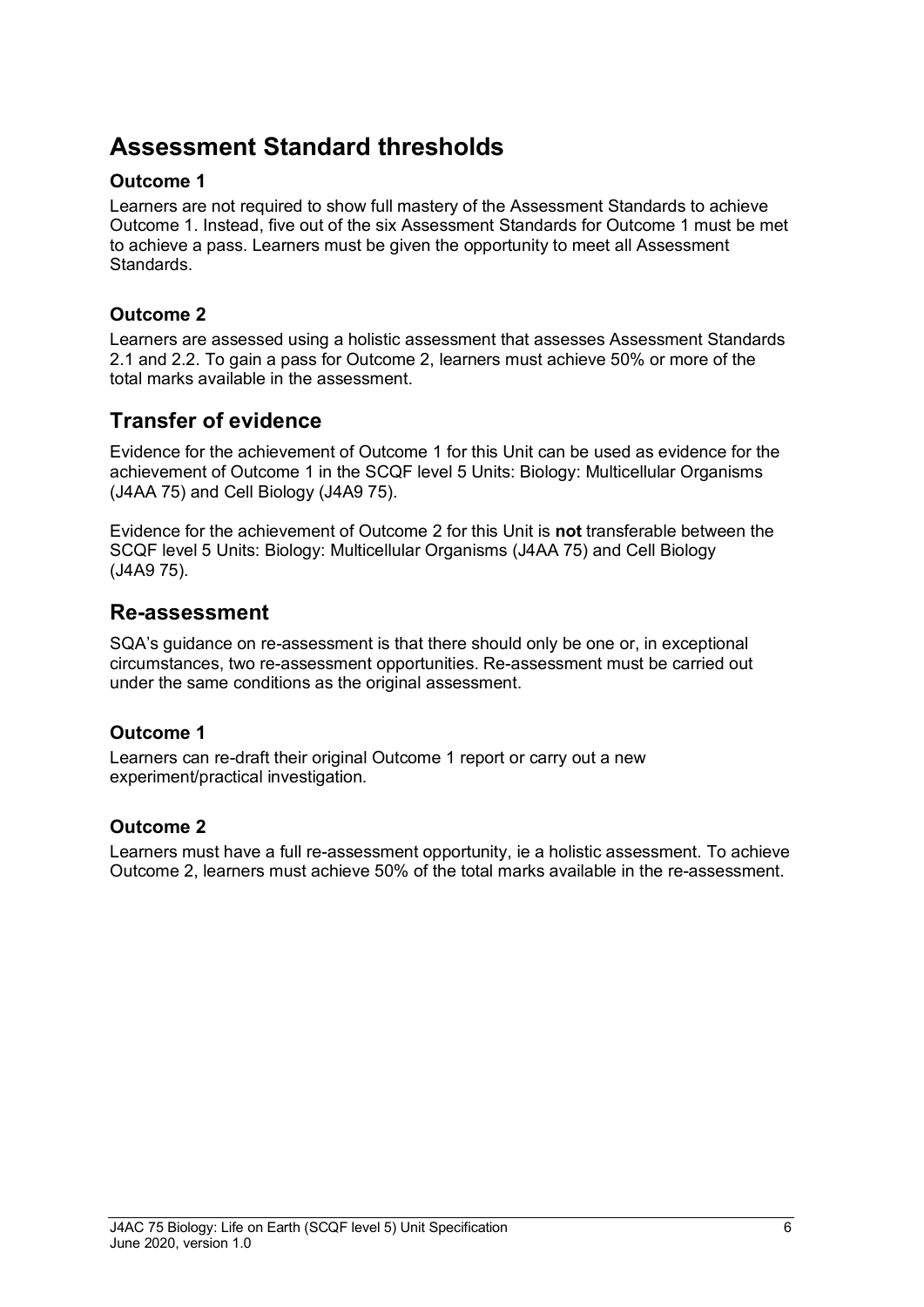## **Development of skills for learning, skills for life and skills for work**

It is expected that learners will develop broad, generic skills through this Unit. The skills that learners will be expected to improve on and develop through the Unit are based on SQA's **Skills Framework: Skills for Learning, Skills for Life and Skills for Work and drawn from the** main skills areas listed below. These must be built into the Unit where there are appropriate opportunities.

#### **2 Numeracy**

- 2.1 Number processes
- 2.2 Money, time and measurement
- 2.3 Information handling

#### **5 Thinking skills**

- 5.3 Applying
- 5.4 Analysing and evaluating

Amplification of these is given in SQA's *Skills Framework: Skills for Learning, Skills for Life and Skills for Work.* The level of these skills should be at the same SCQF level of the Unit and be consistent with the SCQF level descriptor. Further information on building in skills for learning, skills for life and skills for work is given in the Appendix: *Unit Support Notes.*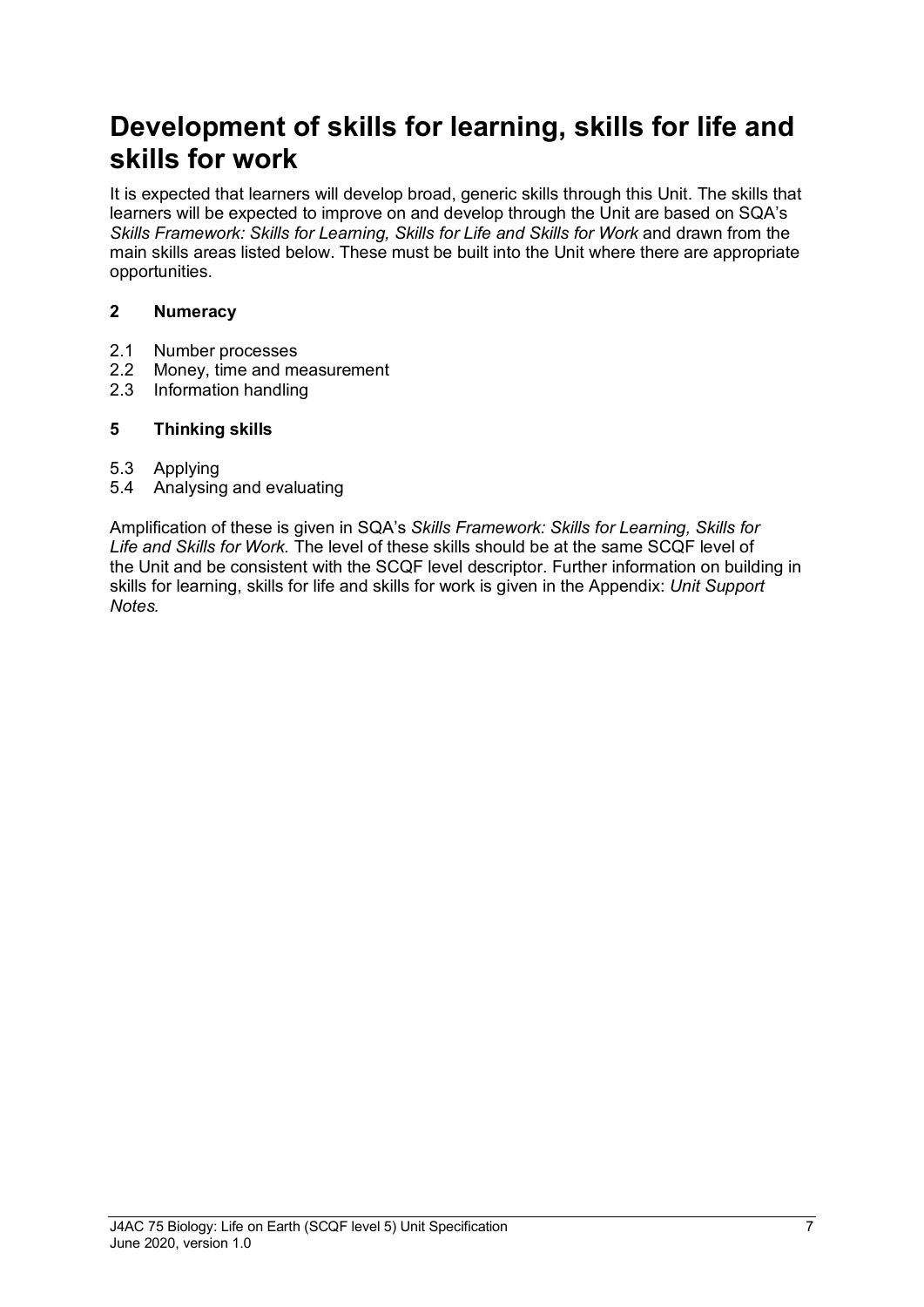## **Appendix: Unit Support Notes**

## **Introduction**

These support notes are not mandatory. They provide advice and guidance on approaches to delivering and assessing this Unit. They are intended for teachers and lecturers who are delivering this Unit. They should be read in conjunction with:

♦ *Unit Assessment Support*

## **Developing skills, knowledge and understanding**

Teachers and lecturers are free to select the skills, knowledge, understanding and contexts that are most appropriate for delivery in their centres.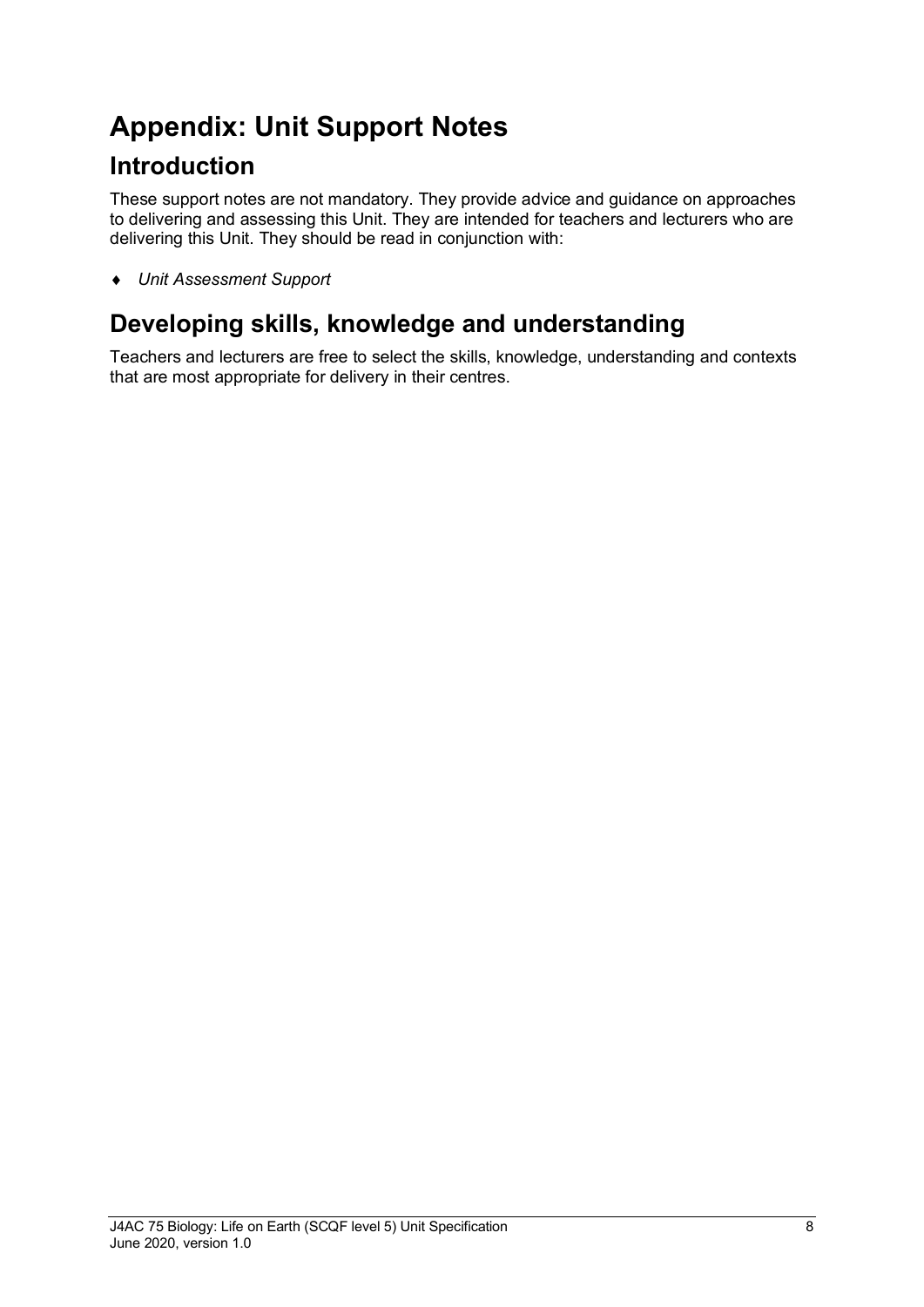## **Approaches to learning and teaching**

| <b>Biology: life on Earth</b>                                                                                                                                                                                                                                                                                                                      |                                                      |                                                                                                                                                                                                                                                                                                |  |
|----------------------------------------------------------------------------------------------------------------------------------------------------------------------------------------------------------------------------------------------------------------------------------------------------------------------------------------------------|------------------------------------------------------|------------------------------------------------------------------------------------------------------------------------------------------------------------------------------------------------------------------------------------------------------------------------------------------------|--|
| <b>Key areas</b>                                                                                                                                                                                                                                                                                                                                   | Depth of knowledge required                          | <b>Suggested learning activities</b>                                                                                                                                                                                                                                                           |  |
| <b>Ecosystems</b><br>1<br>Definitions of ecological terms: species,<br>a<br>biodiversity, population, producer, consumer,<br>herbivore, carnivore, omnivore, predator,<br>prey, food chain, food web                                                                                                                                               |                                                      |                                                                                                                                                                                                                                                                                                |  |
| An ecosystem consists of all the organisms<br>b<br>(the community) living in a particular habitat<br>and the non-living components with which the<br>organisms interact.                                                                                                                                                                           |                                                      | Research a variety of ecosystems and the<br>organisms found in them.                                                                                                                                                                                                                           |  |
| Interactions of organisms in food webs                                                                                                                                                                                                                                                                                                             | Effects of removal of organism(s) from a<br>food web |                                                                                                                                                                                                                                                                                                |  |
| c A niche is the role that an organism plays<br>within a community. It relates to the<br>resources it requires in its ecosystem, such<br>as light and nutrient availability and its<br>interactions with other organisms in the<br>community. It involves competition and<br>predation and the conditions it can tolerate,<br>such as temperature. |                                                      | Investigate niches of Scottish wildlife, for<br>example wildcat, red squirrel, red grouse,<br>Scottish crossbill, brown trout, and<br>bracken.<br>Analyse data related to distribution of<br>barnacles on rocky shores, native<br>woodland and red deer numbers,<br>distribution of ptarmigan. |  |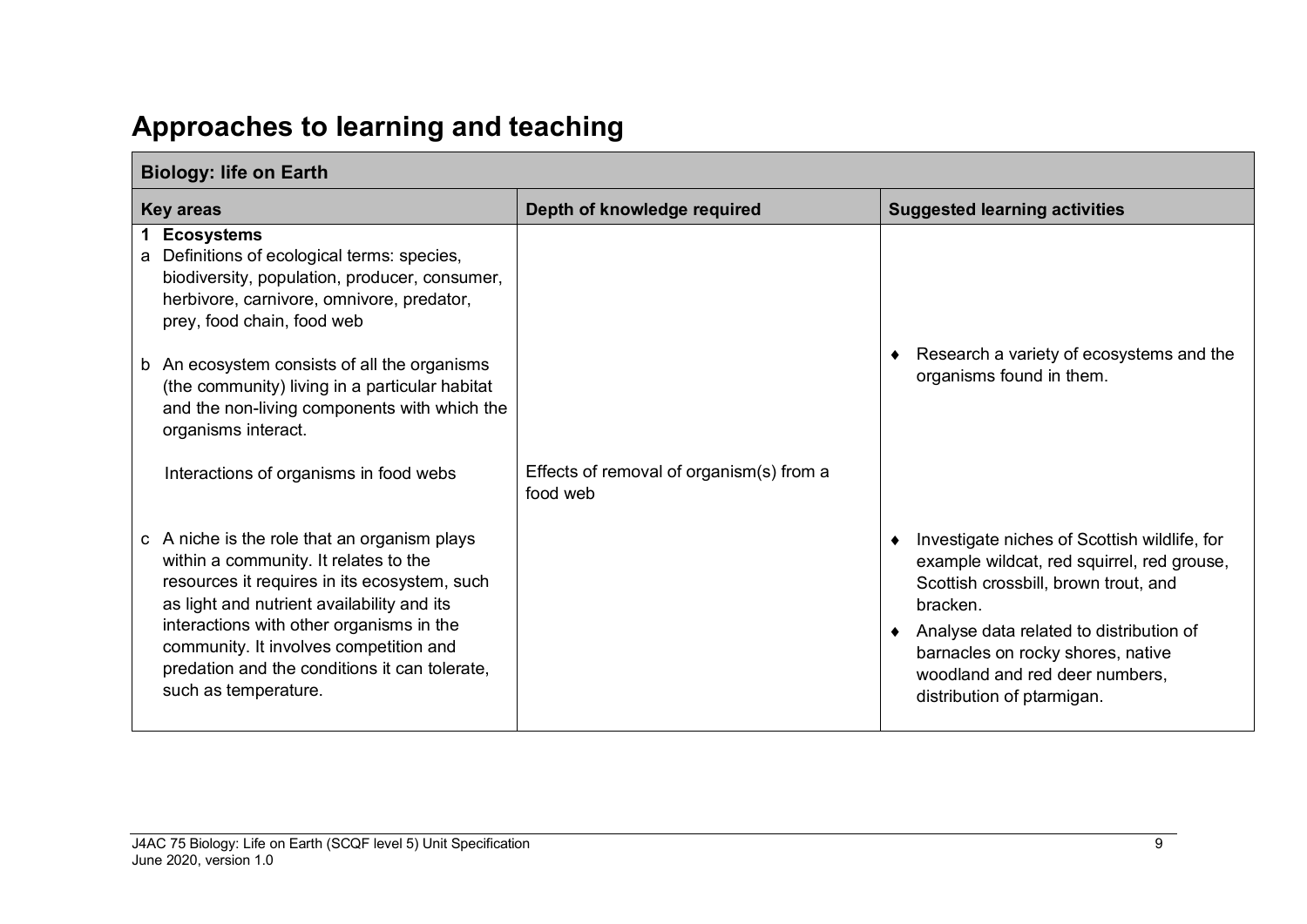| <b>Biology: life on Earth</b>                                                                                                                                                                                                                                                                                                                                                                                                                               |                             |                                                                                                                                                                                                                                                                                                                                                                                               |  |
|-------------------------------------------------------------------------------------------------------------------------------------------------------------------------------------------------------------------------------------------------------------------------------------------------------------------------------------------------------------------------------------------------------------------------------------------------------------|-----------------------------|-----------------------------------------------------------------------------------------------------------------------------------------------------------------------------------------------------------------------------------------------------------------------------------------------------------------------------------------------------------------------------------------------|--|
| <b>Key areas</b>                                                                                                                                                                                                                                                                                                                                                                                                                                            | Depth of knowledge required | <b>Suggested learning activities</b>                                                                                                                                                                                                                                                                                                                                                          |  |
| <b>Ecosystems (continued)</b><br>Competition in ecosystems occurs when<br>d<br>resources are in short supply. Interspecific<br>competition occurs among individuals of<br>different species for one or a few of the<br>resources they require. Intraspecific<br>competition occurs among individuals of<br>the same species and is for all resources<br>required. Intraspecific competition is<br>therefore more intense than interspecific<br>competition. |                             | Investigate interspecific competition in<br>$\bullet$<br>animals, for example red and grey<br>squirrels, brown and rainbow trout.<br>Investigate interspecific competition in<br>plants, for example a variety of different<br>seeds grown together.<br>Investigate intraspecific competition, for<br>example cress seedling density, trees of<br>the same species growing close<br>together. |  |
| 2 Distribution of organisms<br>a Competition for resources, disease, food<br>availability, grazing and predation are biotic<br>factors. Light intensity, moisture, pH and<br>temperature are abiotic factors.                                                                                                                                                                                                                                               |                             | Interpret predator prey interaction<br>graphs.                                                                                                                                                                                                                                                                                                                                                |  |
| b Measuring abiotic factors, such as light<br>intensity, soil moisture, pH and<br>temperature. Possible sources of error and<br>how to minimise them.                                                                                                                                                                                                                                                                                                       |                             | Use of techniques for abiotic factors:<br>$\bullet$<br>temperature using thermometer or<br>temperature probes, light using light<br>meters, moisture using moisture meters,<br>pH using pH meters or chemical test.<br>Use of probes linked to appropriate data-<br>logging software.                                                                                                         |  |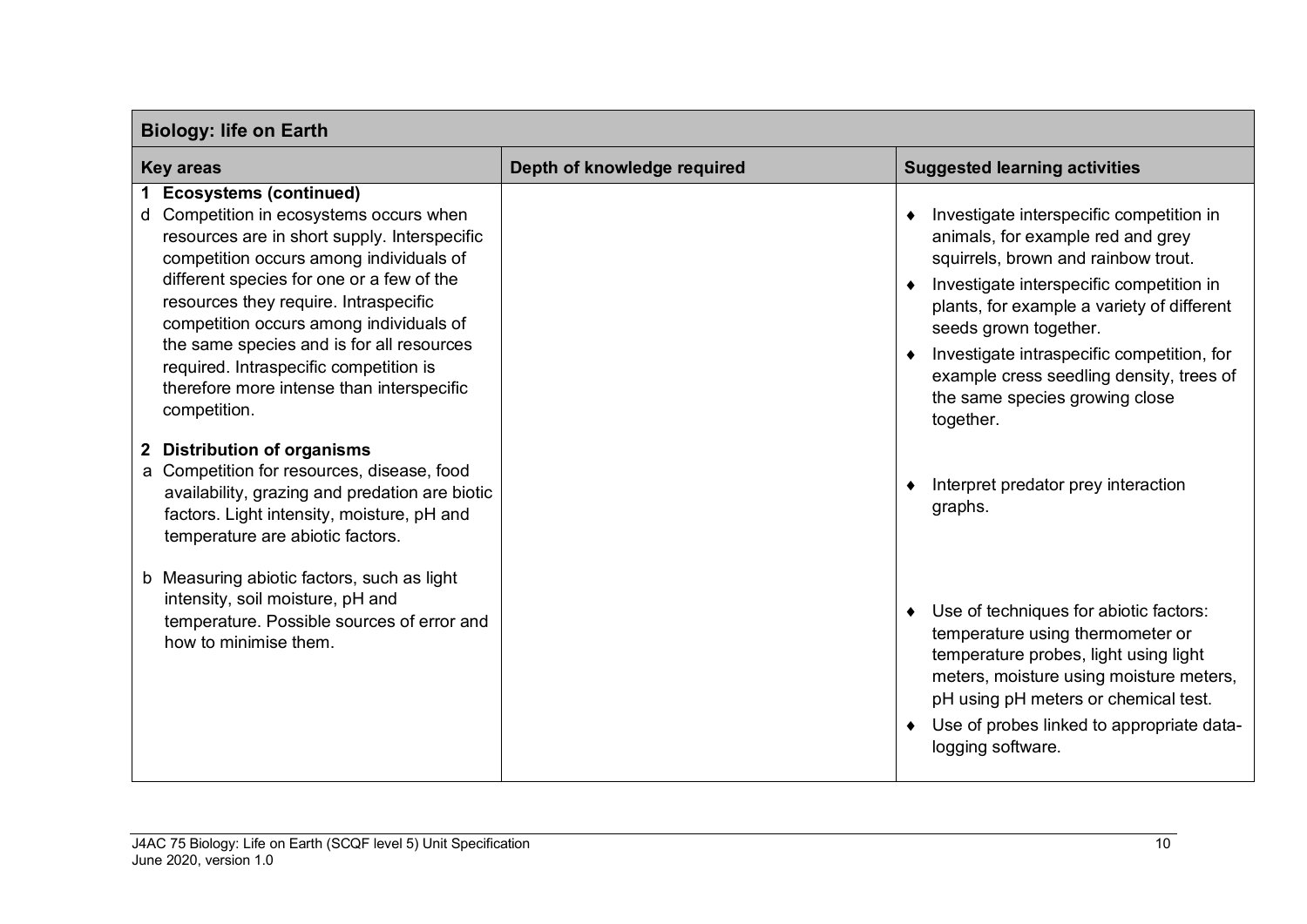| <b>Biology: life on Earth</b>                                                                                                                                                                                                                                  |                                                                     |                                                                                                                                                                                                                                                                                                                                                                       |  |
|----------------------------------------------------------------------------------------------------------------------------------------------------------------------------------------------------------------------------------------------------------------|---------------------------------------------------------------------|-----------------------------------------------------------------------------------------------------------------------------------------------------------------------------------------------------------------------------------------------------------------------------------------------------------------------------------------------------------------------|--|
| <b>Key areas</b>                                                                                                                                                                                                                                               | Depth of knowledge required                                         | <b>Suggested learning activities</b>                                                                                                                                                                                                                                                                                                                                  |  |
| 2 Distribution of organisms (continued)<br>c Sampling of plants and animals using<br>quadrats and pitfall traps. Evaluation of<br>limitations and sources of error in their use.<br>Using and constructing paired-statement<br>d<br>keys to identify organisms | The need for representative sampling and<br>adequate replication    | Investigate the abundance of plants<br>and/or invertebrates in an area.<br>Investigate the distribution of a species in<br>an ecosystem using a line transect.                                                                                                                                                                                                        |  |
| The effect of biotic and abiotic factors on<br>$\mathbf{e}$<br>biodiversity and the distribution of<br>organisms                                                                                                                                               | Factors that can cause an increase or a decrease<br>in biodiversity | Investigate the effect of light and/or<br>moisture on the abundance of plants in<br>an area.<br>Investigate a range of human influences<br>that affect environments, such as<br>pollution of air and water, habitat<br>destruction by, for example, deforestation<br>(tropical rain forest), desertification,<br>overfishing.<br>Research human activities that cause |  |
| Indicator species are species that by their<br>presence or absence indicate<br>environmental quality and/or levels of<br>pollution.                                                                                                                            |                                                                     | species to become endangered.<br>Investigate the effect of air pollution on<br>lichens.<br>Investigate the effect of organic pollution<br>on freshwater organisms.                                                                                                                                                                                                    |  |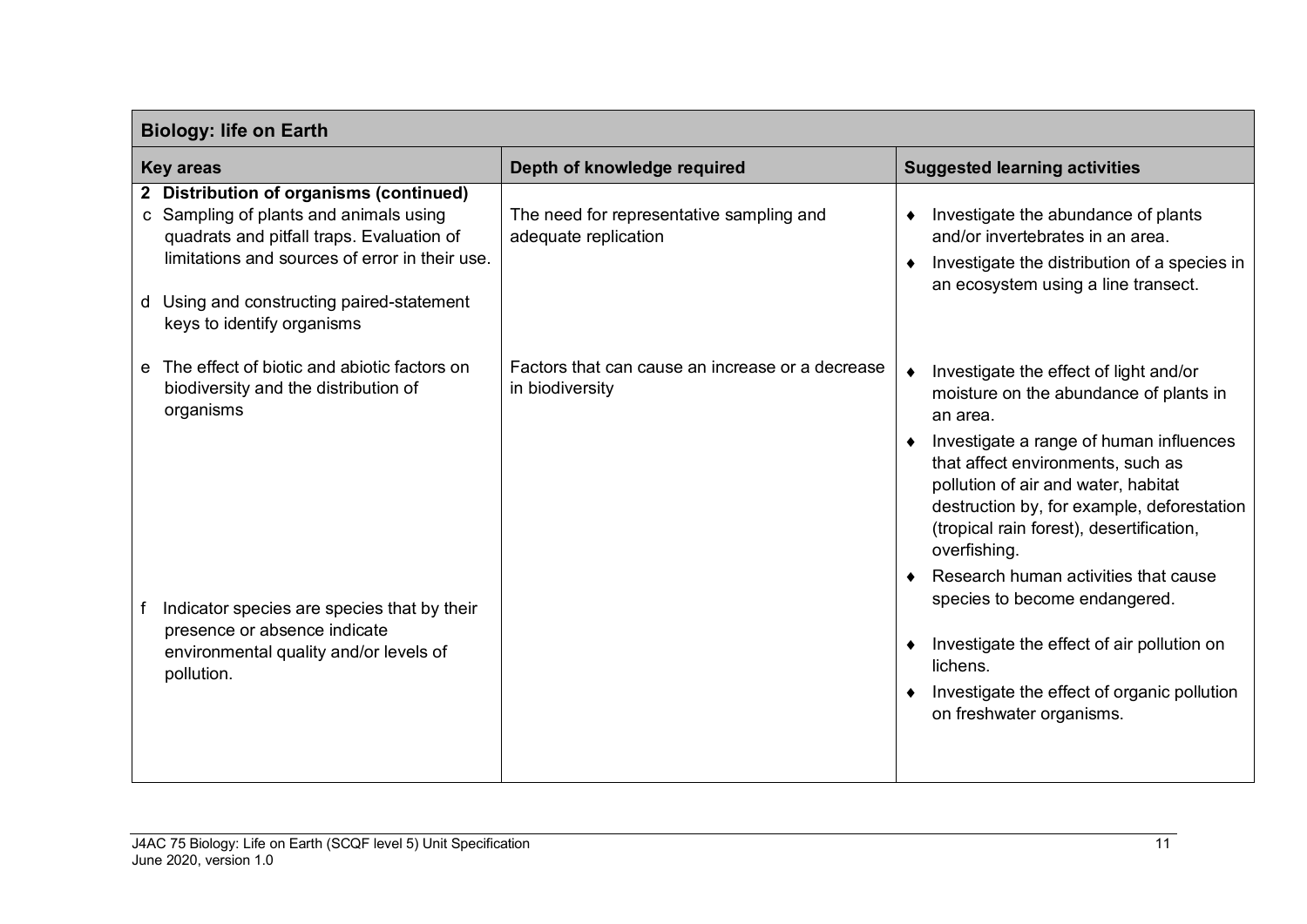| <b>Biology: life on Earth</b>                                                                                                                                                                                                                                                                                                               |                                                                                                                             |                                                                                                                     |  |
|---------------------------------------------------------------------------------------------------------------------------------------------------------------------------------------------------------------------------------------------------------------------------------------------------------------------------------------------|-----------------------------------------------------------------------------------------------------------------------------|---------------------------------------------------------------------------------------------------------------------|--|
| <b>Key areas</b>                                                                                                                                                                                                                                                                                                                            | Depth of knowledge required                                                                                                 | <b>Suggested learning activities</b>                                                                                |  |
| 3 Photosynthesis<br>a Photosynthesis is a two-stage process:<br><i>i</i> Light reactions: the light energy from the<br>sun is trapped by chlorophyll in the<br>chloroplasts and is converted into<br>chemical energy, which is used to<br>generate ATP. Water is split to produce<br>hydrogen and oxygen. Oxygen diffuses<br>from the cell. |                                                                                                                             |                                                                                                                     |  |
| ii Carbon fixation: a series of enzyme-<br>controlled reactions, which use hydrogen<br>and ATP (produced by the light reactions)<br>with carbon dioxide to produce sugar.                                                                                                                                                                   | Word summary of the process of photosynthesis:<br>carbon dioxide + water $\frac{$ light energy $\rightarrow$ sugar + oxygen |                                                                                                                     |  |
| b The chemical energy in sugar is available<br>for respiration or the sugar can be<br>converted into other substances, such as<br>starch (storage) and cellulose (structural).                                                                                                                                                              |                                                                                                                             | Factors affecting starch production can<br>$\bullet$<br>be investigated through iodine testing in<br>leaves.        |  |
| c Limiting factors: carbon dioxide<br>concentration, light intensity and<br>temperature and their impact on<br>photosynthesis and plant growth                                                                                                                                                                                              |                                                                                                                             | Investigate limiting factors through<br>experiments with Elodea, immobilised<br>algae or the use of IT simulations. |  |
| Analysis of limiting factors graphs                                                                                                                                                                                                                                                                                                         |                                                                                                                             |                                                                                                                     |  |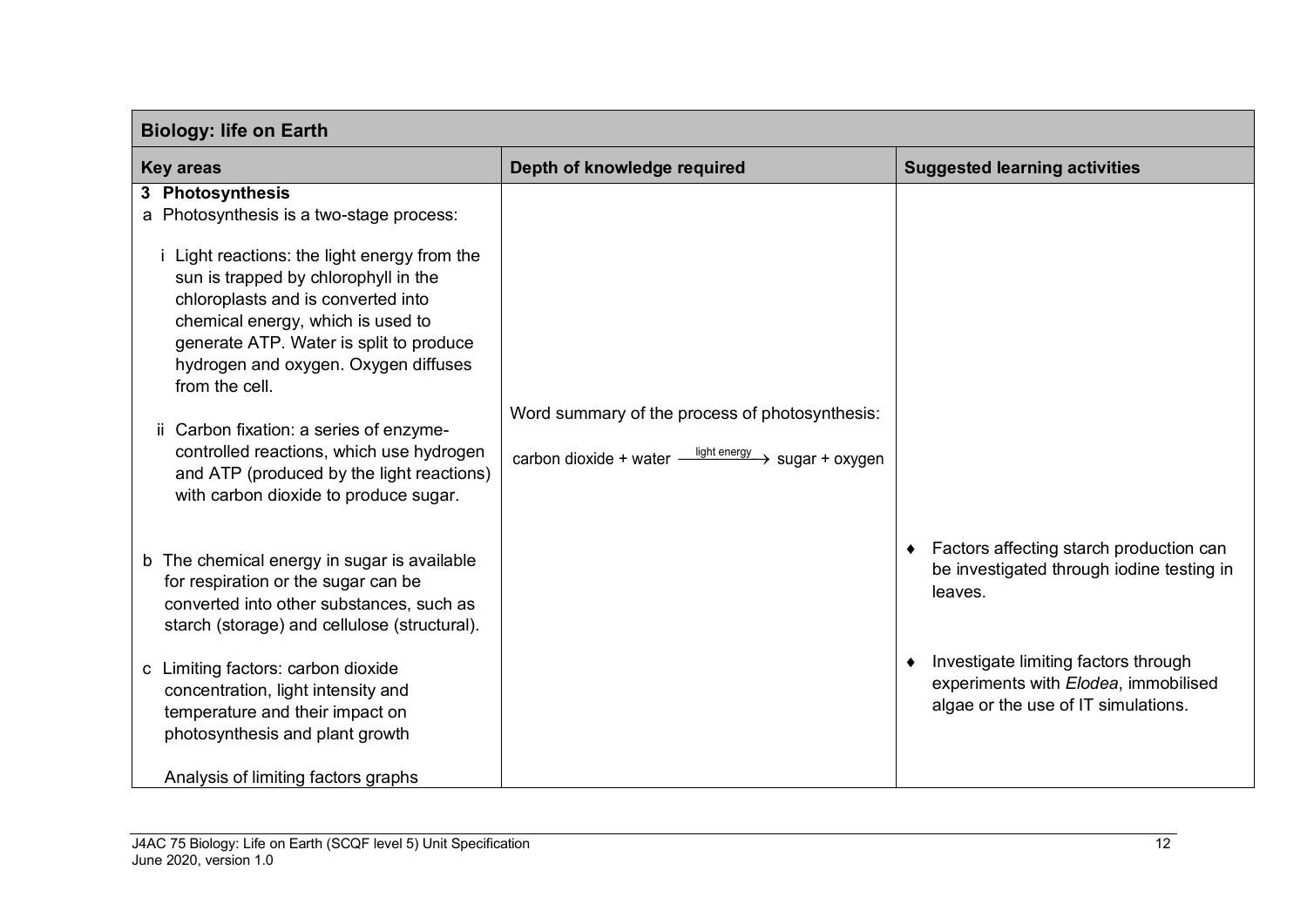| <b>Biology: life on Earth</b>                                                                                                                                                                                                                                                                    |                                                                                                                            |                                                                                                                                                                                                                              |  |
|--------------------------------------------------------------------------------------------------------------------------------------------------------------------------------------------------------------------------------------------------------------------------------------------------|----------------------------------------------------------------------------------------------------------------------------|------------------------------------------------------------------------------------------------------------------------------------------------------------------------------------------------------------------------------|--|
| <b>Key areas</b>                                                                                                                                                                                                                                                                                 | Depth of knowledge required                                                                                                | <b>Suggested learning activities</b>                                                                                                                                                                                         |  |
| 4 Energy in ecosystems<br>In transfers from one level to the next in a<br>a<br>food chain, the majority of the energy is<br>lost as heat, movement or undigested<br>materials. Only a very small quantity is<br>used for growth and is therefore available<br>at the next level in a food chain. |                                                                                                                            |                                                                                                                                                                                                                              |  |
| Definitions and comparisons of pyramids of<br>b<br>numbers and energy                                                                                                                                                                                                                            | Irregular shapes of pyramids of numbers based<br>on different body sizes can be represented as<br>true pyramids of energy. | Investigate examples of pyramid of<br>energy (as measured in kJ/m <sup>2</sup> /year) and<br>pyramid of numbers.<br>Investigate irregular pyramids of number,<br>for example a tree as a producer,<br>presence of parasites. |  |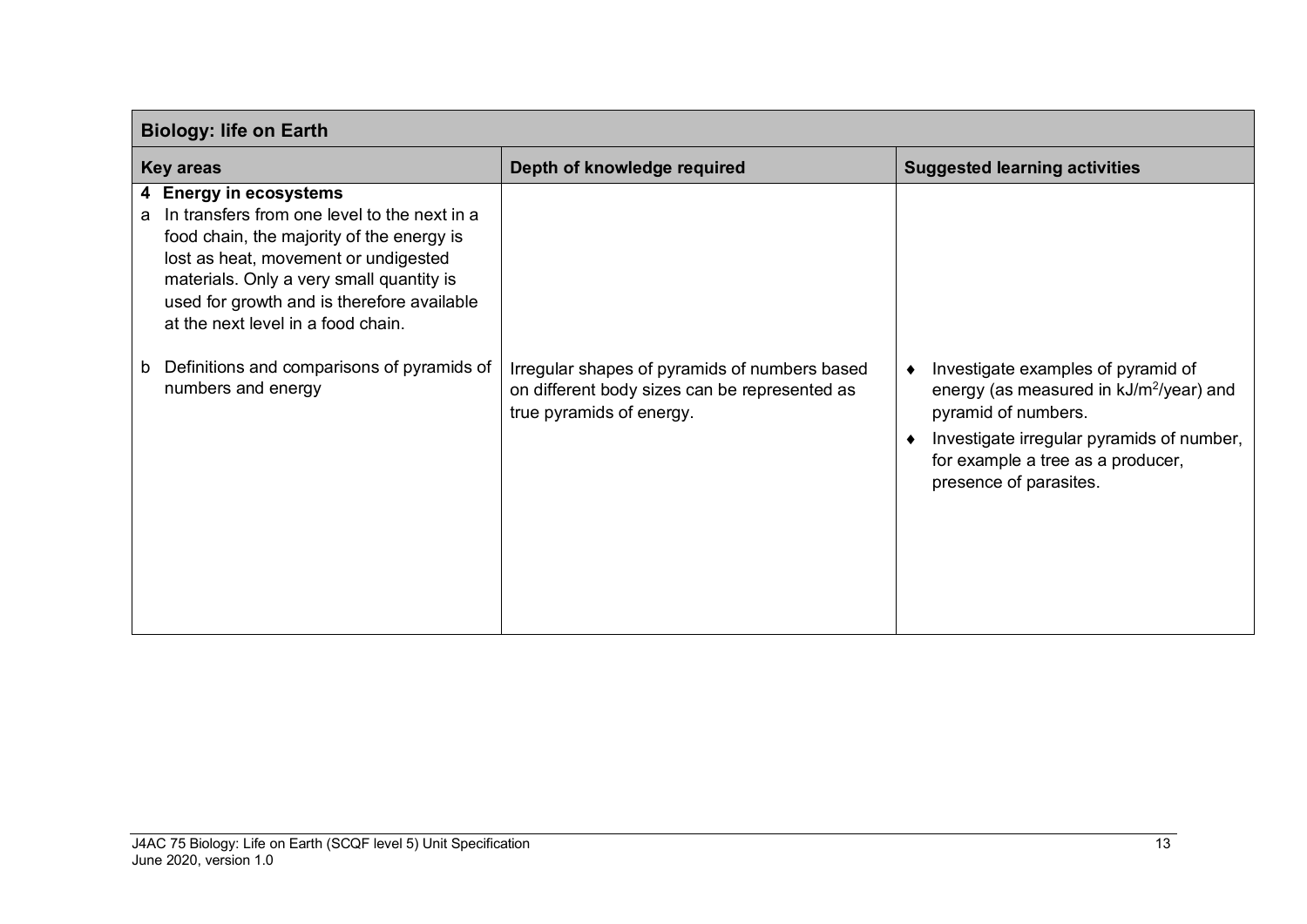| <b>Biology: life on Earth</b>                                                                                                                                                                                                                                                                                                                                                                                                                                                                                                       |                                                         |                                                                        |  |
|-------------------------------------------------------------------------------------------------------------------------------------------------------------------------------------------------------------------------------------------------------------------------------------------------------------------------------------------------------------------------------------------------------------------------------------------------------------------------------------------------------------------------------------|---------------------------------------------------------|------------------------------------------------------------------------|--|
| <b>Key areas</b>                                                                                                                                                                                                                                                                                                                                                                                                                                                                                                                    | Depth of knowledge required                             | <b>Suggested learning activities</b>                                   |  |
| 5 Food production<br>Increasing human population requires an<br>a<br>increased food yield. This can involve the<br>use of fertilisers and pesticides. Fertilisers<br>provide chemicals, such as nitrates, which<br>increase crop yield. Plants and animals that<br>reduce crop yield can be killed by pesticides.                                                                                                                                                                                                                   |                                                         |                                                                        |  |
| Nitrates dissolved in soil water are absorbed<br>into plants. Nitrates are used to produce<br>amino acids, which are synthesised into plant<br>proteins. Animals consume plants or other<br>animals to obtain amino acids for protein<br>synthesis. Fertilisers can be added to soil to<br>increase the nitrate content of the soil.                                                                                                                                                                                                | Details of the full nitrogen cycle are not<br>required. | Investigate the effect of fertilisers on plant<br>growth.              |  |
| c Fertilisers can leach into fresh water, adding<br>extra, unwanted nitrates. This will increase<br>algal populations, which can cause algal<br>blooms. Algal blooms reduce light levels,<br>killing aquatic plants. These dead plants, as<br>well as dead algae, become food for<br>bacteria, which increase greatly in number.<br>The bacteria use up large quantities of<br>oxygen, reducing the oxygen availability for<br>other organisms. Genetically modified (GM)<br>crops can be used to reduce the use of<br>fertilisers. |                                                         | Investigate the effect of fertiliser<br>concentration on algal growth. |  |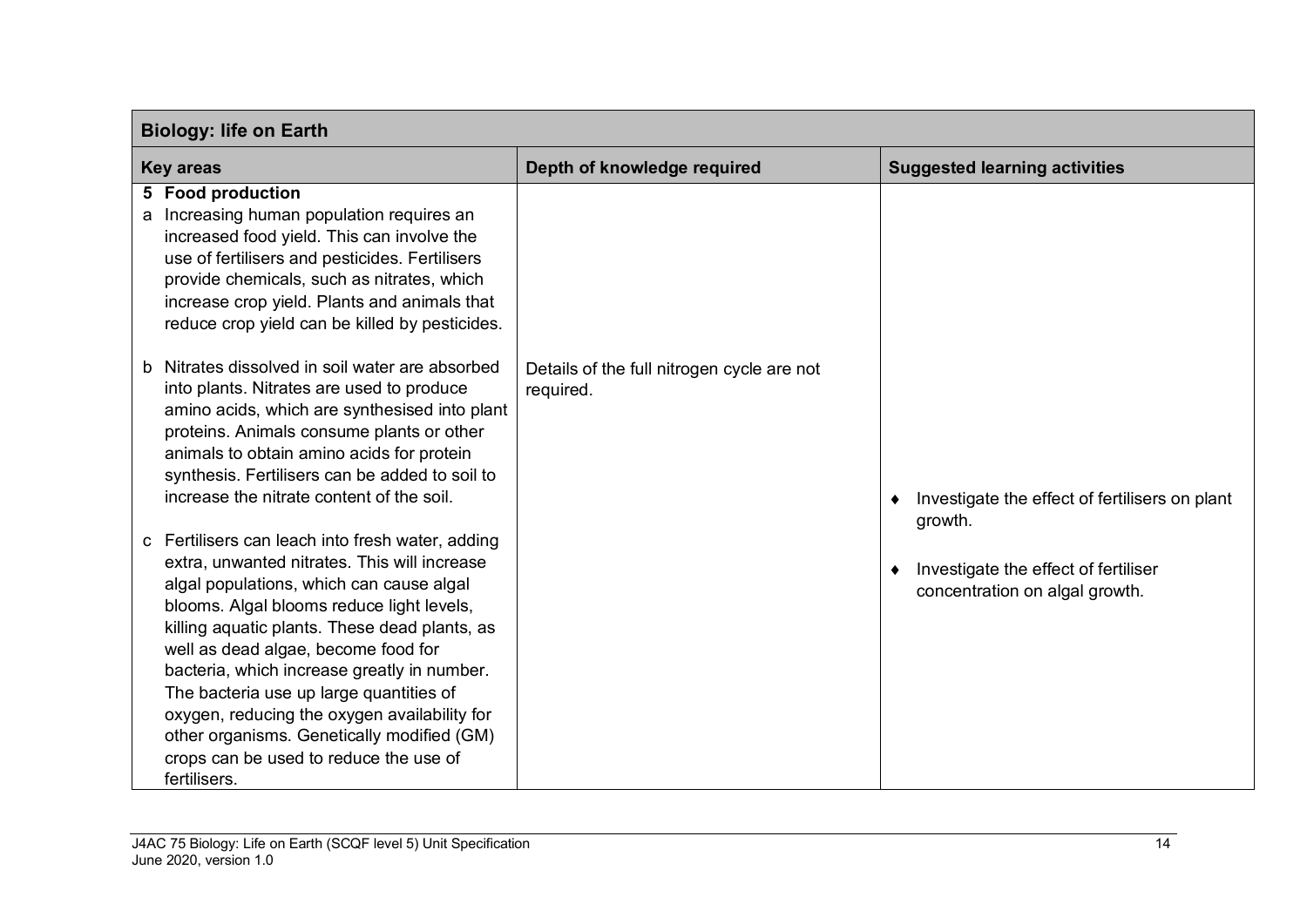| <b>Biology: life on Earth (continued)</b>                                                                                                                                                                                                                                                                                                    |                                                                                      |                                                                                                                                                                                                                                                                                                                                                                                                                                                                                                                                        |  |  |
|----------------------------------------------------------------------------------------------------------------------------------------------------------------------------------------------------------------------------------------------------------------------------------------------------------------------------------------------|--------------------------------------------------------------------------------------|----------------------------------------------------------------------------------------------------------------------------------------------------------------------------------------------------------------------------------------------------------------------------------------------------------------------------------------------------------------------------------------------------------------------------------------------------------------------------------------------------------------------------------------|--|--|
| <b>Key areas</b>                                                                                                                                                                                                                                                                                                                             | Depth of knowledge required                                                          | <b>Suggested learning activities</b>                                                                                                                                                                                                                                                                                                                                                                                                                                                                                                   |  |  |
| 5 Food production (continued)<br>Pesticides sprayed onto crops can<br>d<br>accumulate in the bodies of organisms over<br>time. As they are passed along food chains,<br>toxicity increases and can reach lethal levels.<br>The use of biological control and genetically<br>modified (GM) crops as alternatives to the<br>use of pesticides. | The build-up of toxic substances in living<br>organisms is known as bioaccumulation. | Research GM crops that can reduce<br>fertiliser use.<br>Research bioaccumulation through former<br>use of DDT, lead (from leaded petrol) and<br>mercury.<br>Research biological control, such as using<br>a virus (for example calicivirus) to kill<br>rabbits; using ladybirds to kill aphids and<br>scale insects; using caterpillar moth<br>(Cactoblastis) to kill cacti (Opuntia).<br>Investigate GM rice plants, which take up<br>nitrogen more efficiently.<br>Research Bt toxin in tomatoes as an<br>alternative to pesticides. |  |  |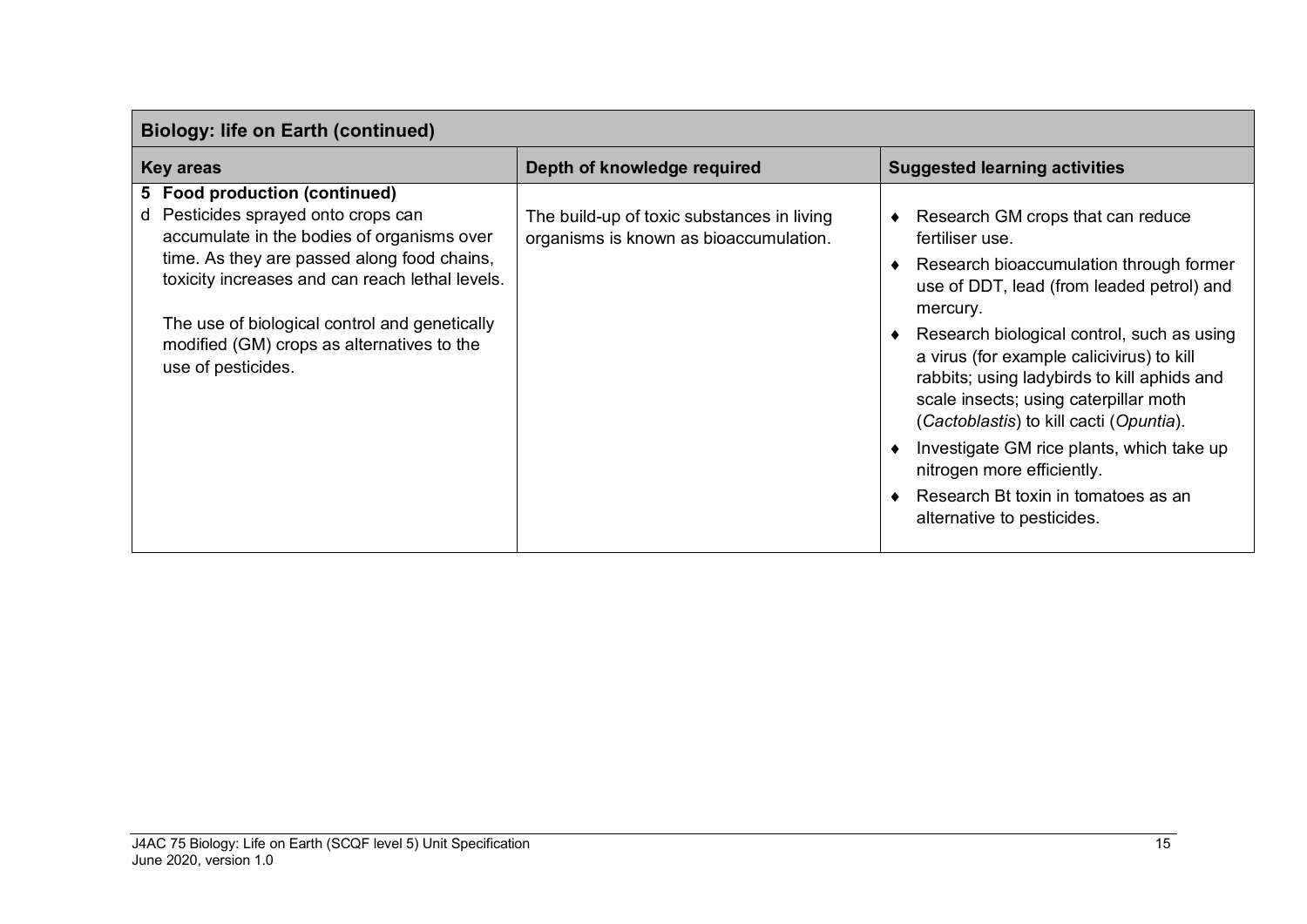| <b>Biology: life on Earth</b>                                                                                                                                                                                                                                                                                                                                                                         |                                                                                                                                |                                                                                                                   |  |
|-------------------------------------------------------------------------------------------------------------------------------------------------------------------------------------------------------------------------------------------------------------------------------------------------------------------------------------------------------------------------------------------------------|--------------------------------------------------------------------------------------------------------------------------------|-------------------------------------------------------------------------------------------------------------------|--|
| <b>Key areas</b>                                                                                                                                                                                                                                                                                                                                                                                      | Depth of knowledge required                                                                                                    | <b>Suggested learning activities</b>                                                                              |  |
| 6 Evolution of species<br>A mutation is a random change to genetic<br>a<br>material. Mutations may be neutral, confer an<br>advantage or confer a disadvantage to<br>survival. Mutations are spontaneous and are<br>the only source of new alleles.<br>Environmental factors, such as radiation and<br>some chemicals, can increase the rate of<br>mutation.                                          |                                                                                                                                | Research different types of mutation -<br>neutral, advantageous or disadvantageous.<br>Research mutagenic agents. |  |
| New alleles produced by mutation can result<br>b<br>in plants and animals becoming better<br>adapted to their environment. Variation within<br>a population makes it possible for a<br>population to evolve over time in response to<br>changing environmental conditions.                                                                                                                            | An adaptation is an inherited characteristic<br>that makes an organism well suited to<br>survival in its environment or niche. | Investigate examples of adaptations, such<br>as desert mammals and plants and<br>Galapagos finches.               |  |
| Species produce more offspring than the<br>$\mathbf{C}$<br>environment can sustain. Natural selection or<br>survival of the fittest occurs when there are<br>selection pressures. The best adapted<br>individuals in a population survive to<br>reproduce, passing on the favourable alleles<br>that confer the selective advantage. These<br>alleles increase in frequency within the<br>population. |                                                                                                                                | Research consequences of over-<br>prescription of antibiotics.                                                    |  |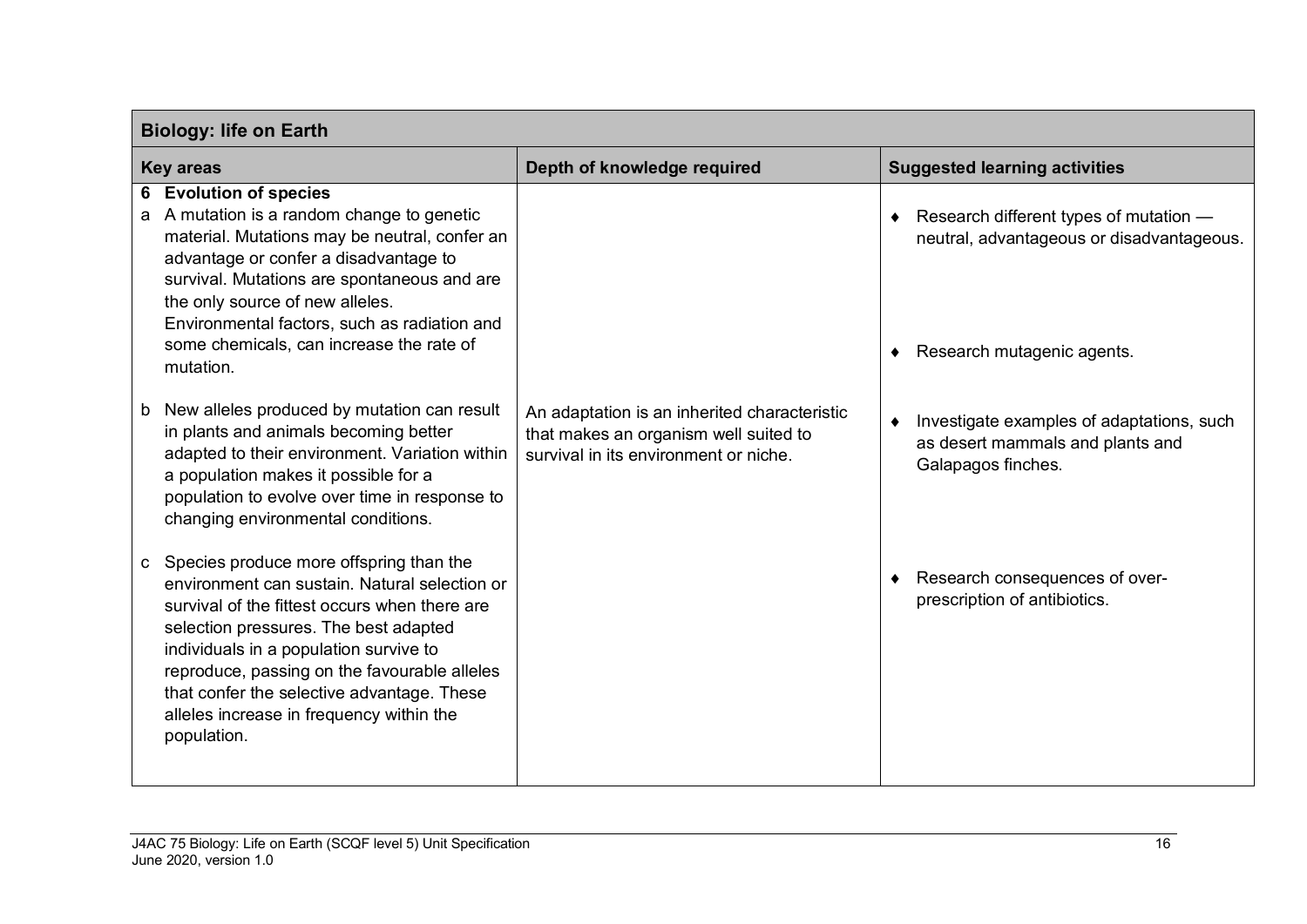|                  | <b>Biology: life on Earth</b>                                                                                                                                                                                                                                                                                                                                                                                                                                                      |                                                                                                 |  |                                                                                                                                                                                                                                             |  |
|------------------|------------------------------------------------------------------------------------------------------------------------------------------------------------------------------------------------------------------------------------------------------------------------------------------------------------------------------------------------------------------------------------------------------------------------------------------------------------------------------------|-------------------------------------------------------------------------------------------------|--|---------------------------------------------------------------------------------------------------------------------------------------------------------------------------------------------------------------------------------------------|--|
| <b>Key areas</b> |                                                                                                                                                                                                                                                                                                                                                                                                                                                                                    | Depth of knowledge required                                                                     |  | <b>Suggested learning activities</b>                                                                                                                                                                                                        |  |
| d                | 6 Evolution of species (continued)<br>Speciation occurs after part of a population<br>becomes isolated by an isolation barrier,<br>which can be geographical, ecological or<br>behavioural. Different mutations occur in<br>each sub-population. Natural selection<br>selects for different mutations in each group,<br>due to different selection pressures. Each<br>sub-population evolves until they become so<br>genetically different that they are two<br>different species. | Examples of each type of barrier, for example<br>ecological: pH, salinity or different habitats |  | Research Scottish examples of isolation<br>leading to speciation, for example Arran<br>whitebeam, St Kilda wren, Arctic char.<br>Research examples of rapid natural<br>selection, for example MRSA, insect<br>resistance to GM crop toxins. |  |